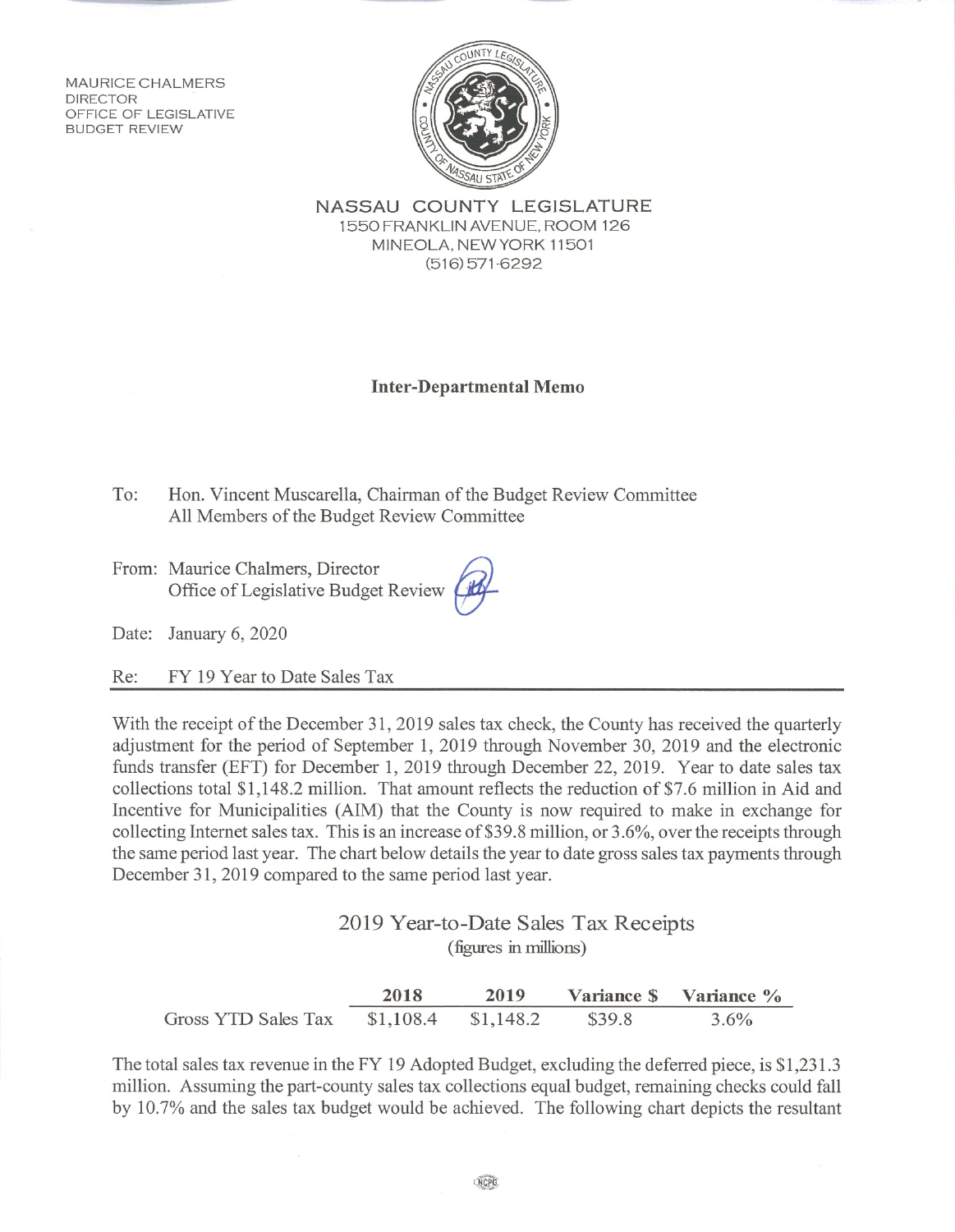| <b>Forecast Sales Tax Growth and Resultant Annual Impact</b> |                               |
|--------------------------------------------------------------|-------------------------------|
| <b>Remaining Growth</b>                                      | Sales Tax Surplus / (Deficit) |
| 0.0%                                                         | \$10.0                        |
| 0.5%                                                         | \$10.4                        |
| 1.0%                                                         | \$10.9                        |
| 1.5%                                                         | \$11.4                        |
| 2.0%                                                         | \$11.8                        |
| 2.5%                                                         | \$12.3                        |
| 3.0%                                                         | \$12.8                        |

sales tax variances for various annual growth rates on the remaining checks, assuming the partcounty collections equal budget.

Based on recent collections, the County is on track to achieve a budgetary sales tax revenue surplus. The final surplus number may require some adjustments. Assuming a 2.5% growth for the remainder of the year, the part-county sales tax portion is projected to exceed budget by roughly \$2.2 million, that amount will have to be subtracted from the above detailed surpluses and deferred until FY 21 for budgetary purposes. The County can't recognize a surplus in its part-county collections; since the surplus funds must be deferred and not recognized until two years later. For example, if remaining checks were to grow by 2.5%, the County would experience a \$12.3 million surplus. It could not recognize \$2.2 million of the surplus in FY 19, hence the FY 19 budgetary sales tax surplus would still be \$10.1 million.

The FY 20 Proposed budget included \$14.6 million in new internet sales tax collections **net** of Aid and Incentives for Municipalities (AIM) payments and 1.9% for economic growth.

Internet sales tax collections appear to have had a positive fiscal impact for the County. Since all sales tax collections are lumped together, an exact impact can not be ascertained. However, the collection of these taxes took effect on purchases made on or after June  $1, 2019$ .<sup>1</sup> Hence, these collections were incorporated into checks received by the County on June 28, 2019 and after. The average check to check increase prior to the internet collections was 2.1%; the average check to check increase after the imposition was 4.2%. Thus, sales tax growth rates on average have increased after the collection of internet sales tax.

A review of current national and local economic indicators supports the continued positive economic growth for the remainder of FY 19 and throughout FY 20.

• The Federal Reserve showed confidence in the current status of the U.S. economy by leaving its benchmark interest rate unchanged on December 11, 2019 and stating that it expects to keep rates unchanged through next year.<sup>2</sup>

<sup>&</sup>lt;sup>1</sup> Steinbuch, Yaron, "Online Shoppers Will Soon Have to Pay Sales Tax in New York", NYPost.com, April 4, 2019.

<sup>&</sup>lt;sup>2</sup> The Associated Press, "Fed Leaves Low Rates Alone and Foresees No Moves in 2020", LIBN.com, December 11, 2019.